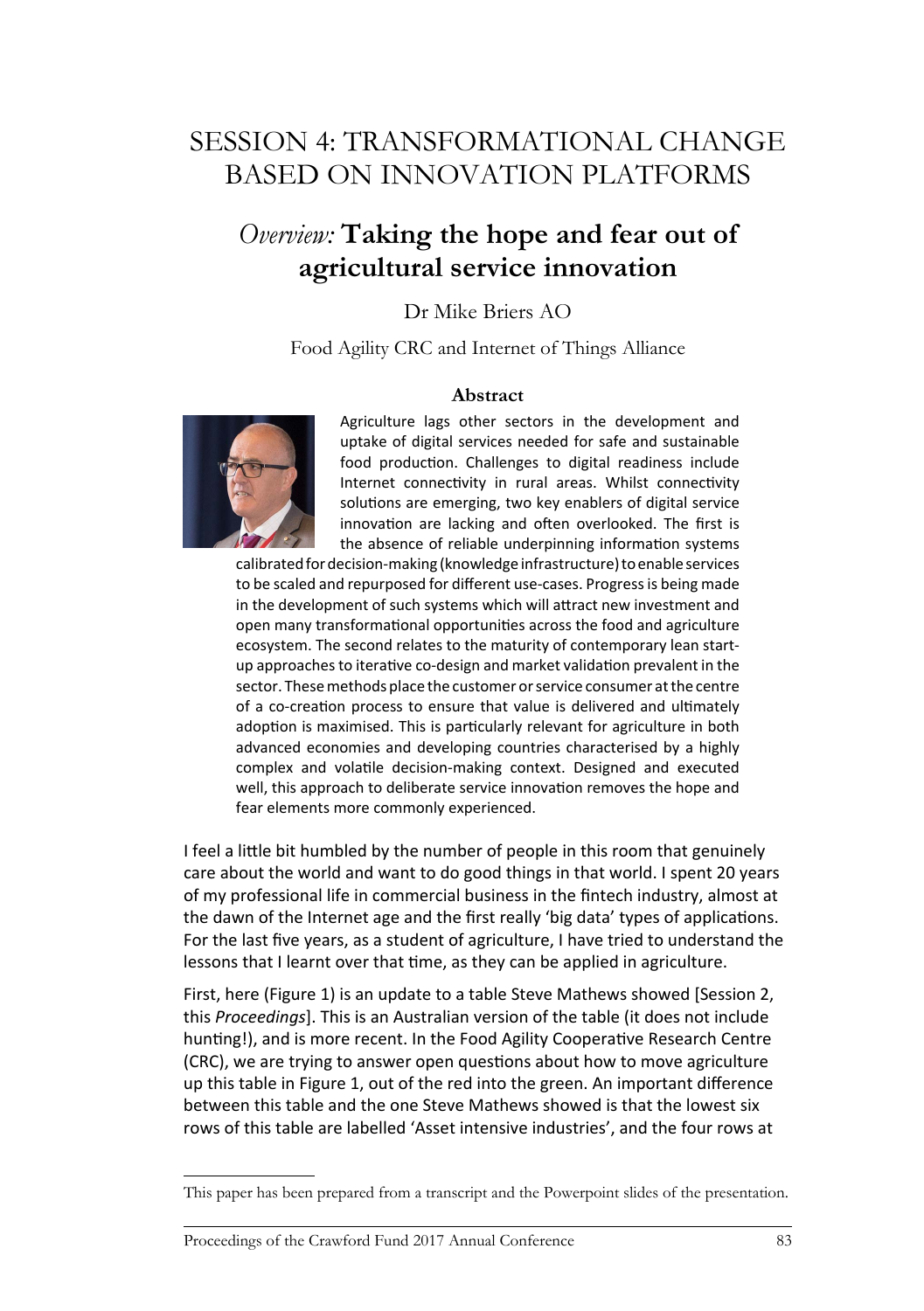#### Session 4: Transformational change based on innovation platforms



Australia Industry Digitization Index

McKinsey&Con Figure 1. Australia Industry Digitisation Index, 2016 or latest data, based on a set of metrics to

assess digitisation of assets (6 metrics), labour (5 metrics) and usage (26 metrics). *Sources:* Australian Bureau of Statistics, Appstore/iTunes, ASX300 annual reports, Australian Dept of Immigration & Border Protection, Facebook, Google Play Store, LinkedIn, Twitter, McKinsey analysis.

the top are labelled 'Knowledge intensive industries' (which is where I'm from – finance and insurance). The first open question is: What does it take to move agriculture into the group labelled 'knowledge intensive industries'?

## **Barriers to adoption in digital agriculture**

Stuart Higgins spoke earlier about MAD – mobile acquired data – and already today we have seen many great examples of mobile use. It is often claimed that connectivity in the rural areas is a barrier to digital adoption in agriculture. But there are new solutions (in Australia, mesh networking data systems and so on) that don't rely on the Internet as much. Here's an example from Uganda with bananas. In Uganda the average consumption of bananas is the highest in the world: people eat something like 0.7 kg of banana per head per day. A program called 'YouReport' enabled a network of around 200,000 Ugandans to report on the prevalence of a banana disease. This level of participation has enabled the YouReport people to map out the prevalence of that disease (Figure 2) in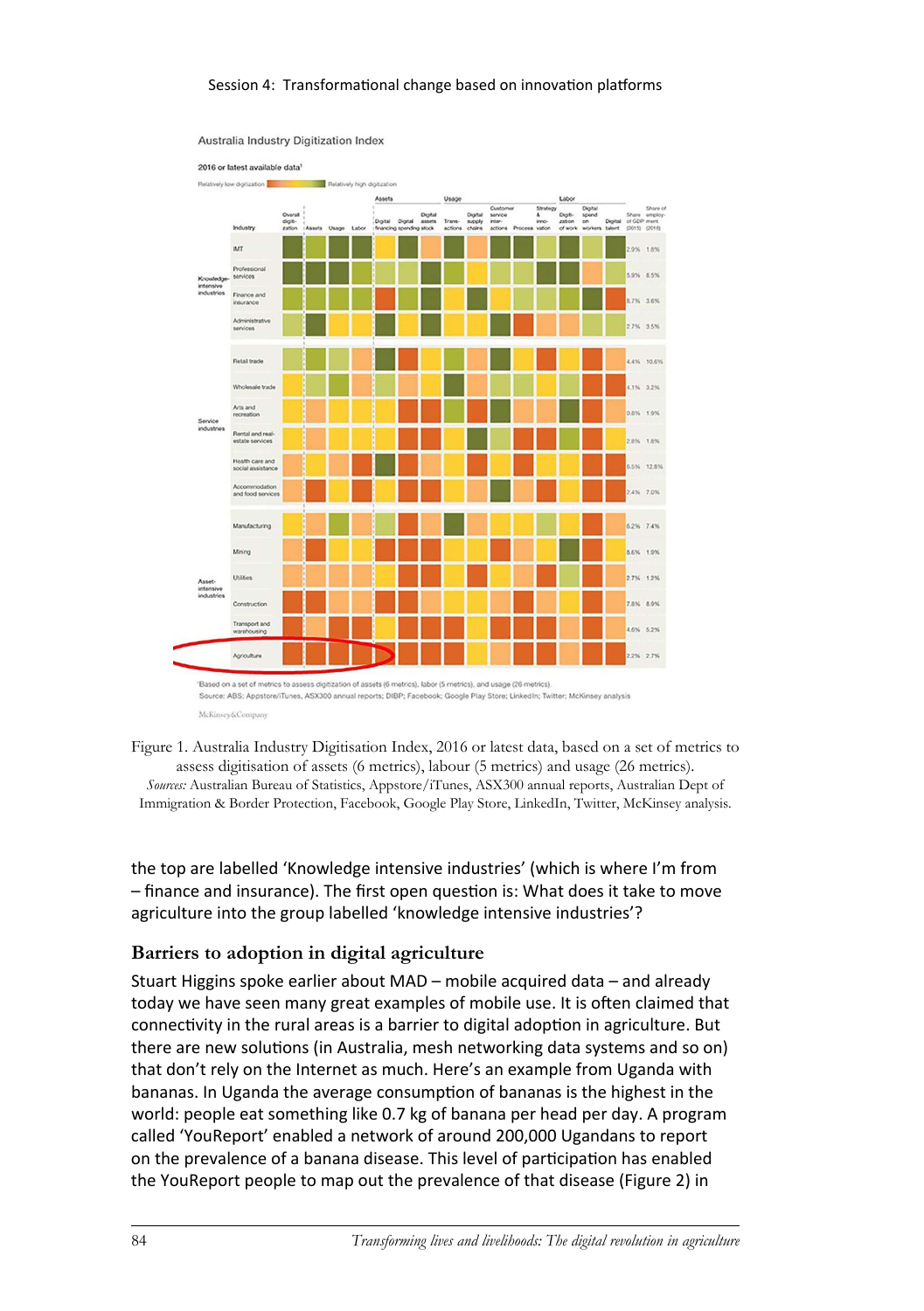

Figure 2. Detecting and mitigating disease in bananas, a staple food in Uganda, has been achieved by use of mobile phone technology.

order to be able to control it. More importantly, the example shows first that Uganda has 'jumped over' copper and moved straight into mobiles; and also that mobiles are allowing people to be educated about ways to minimise and mitigate that particular disease. This is an example of using MAD.

Nevertheless, there are two key barriers to adoption of digital technology, other than the Internet and connectivity. One of them is very technical, and one of them is very deeply human, and I think these are sometimes forgotten.

The technical barrier is the absence of reliable underpinning information systems that enable services to be 'scaled' and repurposed for different situations ('usecases'). The human barrier is a current lack of mature approaches to iterative codesign and market validation which focus on delivering value to the consumer of technical services to maximise service adoption.

## **Technical barrier: bridging the digital divide**

The framework in Figure 3 helps my team fill out the picture and the opportunity in digital agriculture. It arose out of a lot of industry consultation, which looked simply at two demand drivers and two supply drivers. On the left of the diagram you see 'Produce the right thing', which is essentially a digital feedback system: feedback tells people in the supply chain what to produce and how much to produce. Digital technology has a significant role to play in that. The right thing for the brand may be nutritional and other provenance or food safety characteristics of food products in the hands of consumers (top right-hand side of diagram) – authentication (whether provenance or safety) can be enabled by attaching a digital story to the produt as a feed forward system.

The bottom half of Figure 3 refers to two supply drivers that have been mentioned already today. One is access to finance (essentially, reduction of risk and uncertainty, and how data can be used as evidence of sustainable farming practice to reduce premiums on finance and capital and insurance and so on).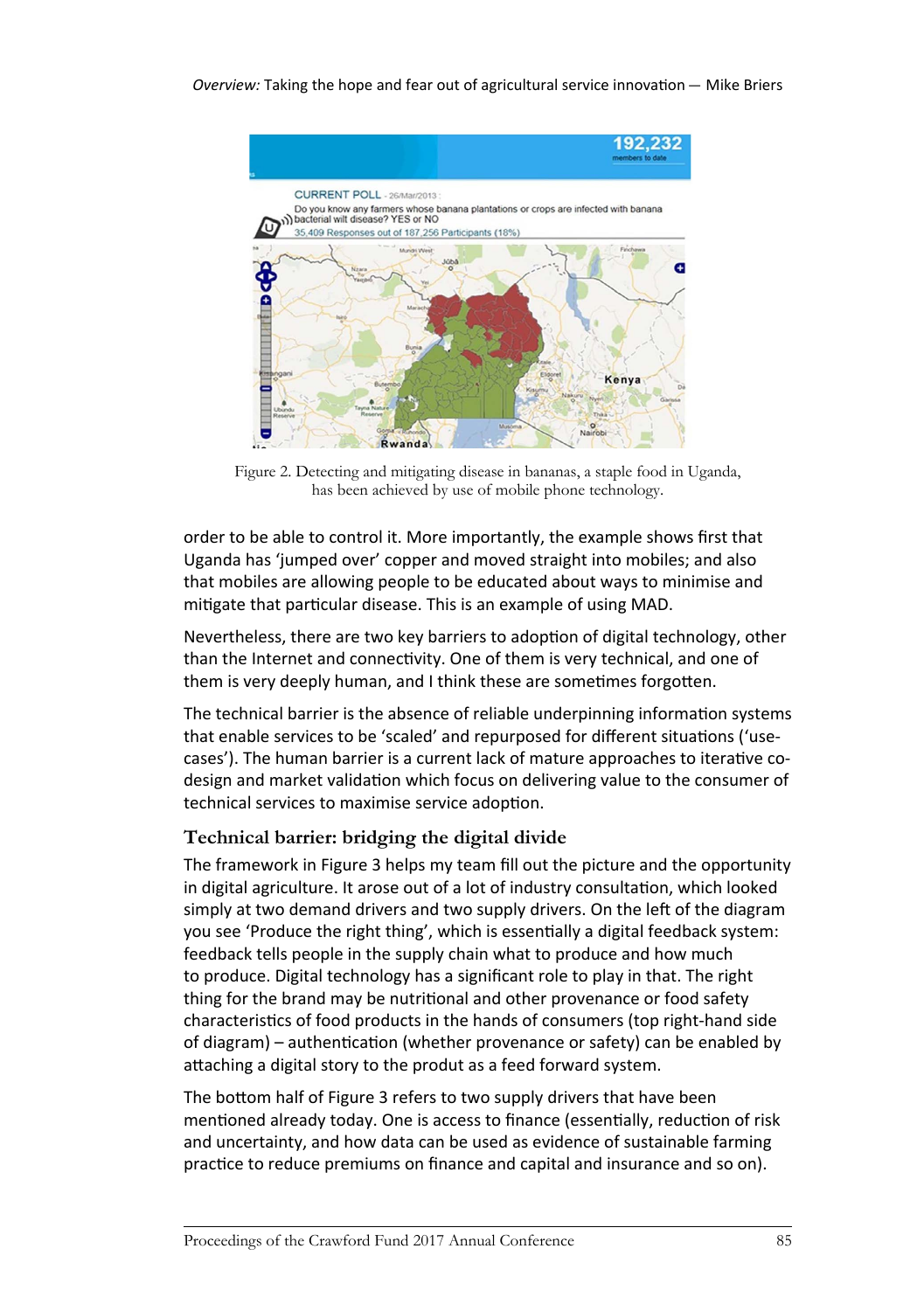#### Session 4: Transformational change based on innovation platforms



Figure 3. Four challenges for impact.

And the other supply driver is people – so the input side is dollars and people – and there are various types of digital services that can increase the digital adoption and digital education.

The first thing that I noticed, as an outsider to the system, is that the agri-food industries and digital technology have only recently come together to try and bridge the digital divide. That is why we now have a plethora of discussions, including this conference, linking digital technology and data to agriculture.

In my view, there have been good reasons for that delay. One reason is that we are on a journey to better educate technology providers about the reality of particular industries, and of those it seems that agriculture is the most complex and the most volatile.

Farmers seem, to me, to be the ultimate entrepreneurs. They make decisions based on very little forward information (maybe many of you in the audience take that situation for granted), whereas other sectors are much more predictable and much more controlled. For them, digital technology is a lot easier. Therefore part of our mission is to educate the technology providers, to give them a more nuanced and sophisticated view of the agricultural sector.

To 'scale' and develop services, agriculture can take lessons from highly mature sectors. We need apps that are reliable; we need stable and robust measurement systems; and at the moment we don't have those. We have very fragmented measurement systems and we have silos up and down the supply chain, and things called 'tombs' where some of the data that has been collected is just sitting unused, as someone mentioned earlier – no-one is doing anything with it, even though it is potentially useful.

And so my team has been promoting the notion of data in circulation (Figure 4), by building use-cases (example situations) and proofs-of-concept (evidence) that allow and demonstrate the value of data – if we can only break down the silo.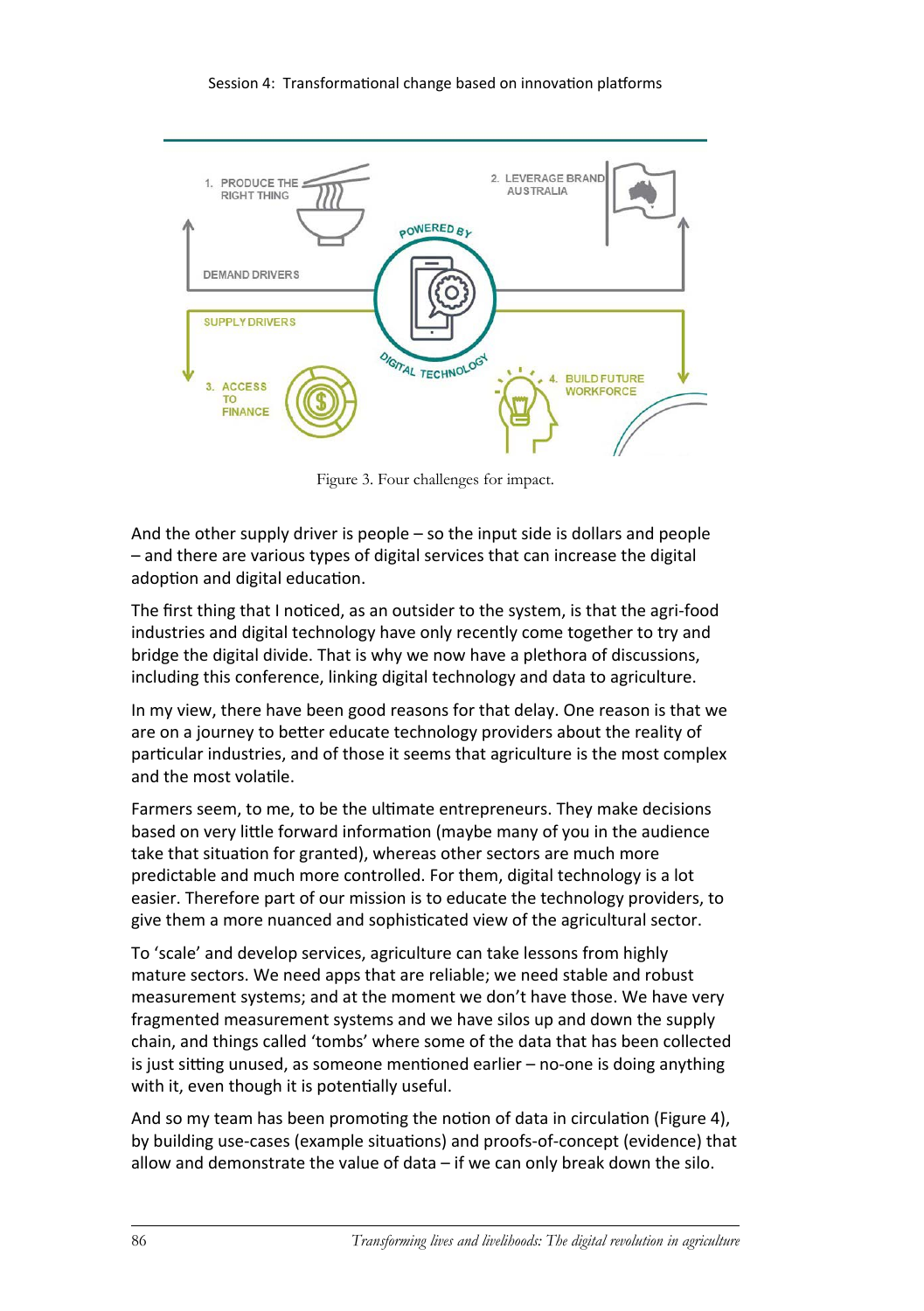

Figure 4. Stable and trustworthy measurement systems matter.

We ask: What does a service looks like that tells a grazier about the quality of the meat from the viewpoint of a meat processor or the viewpoint of an endconsumer? We want to be able to produce those types of proofs-of-concept.

Importantly, this also underpins scale. In terms of technology, 'scale' means how you extend and repeat to cater for many millions of users. That is what is required. It is also important to be able to 'repurpose' or adapt the uses to which data is put. If we can create systems that meet a need for many users, then we have a chance of driving an adequate return on investment to attract further investment in the underpinning measurement infrastructure.

Through analytics and predictive analytics we already have really good use-cases and commercial systems that are demonstrating the value of providing Internet of Things or sensor-based data to growers, to help them make better decisions, or predict disease outbreaks, and so on. That same data can be repurposed as a service, as an app for a food safety regulator. There is an urgent need to demonstrate and capitalise the investment in and development of such systems with our partners.

Let us say we have been able to achieve this in agriculture, and now we have a flood of data. I'm not talking now about statistical sampling, but about data flows and what they make possible. The world now has much more data amenable to being handled by machine-learning and predictive analytics. We can measure variables in the environment that we have never been able to measure before, and more reliably. So whether it's PAR (photosynthetically active radiation), or leaf wetness, or UV, or temperature, or whatever it is in the environment, we can measure it, and we can put that in a very localised situation and we can understand what the conditions will be for a crop on this side of the hill versus the other side. Moreover, we can predict frost and other types of challenges for farmers, ahead of time, if we basically predict the local climate relative to the wide area data. There is a lot of thinking yet to be done but we are starting to see applications of this (e.g. Figure 5).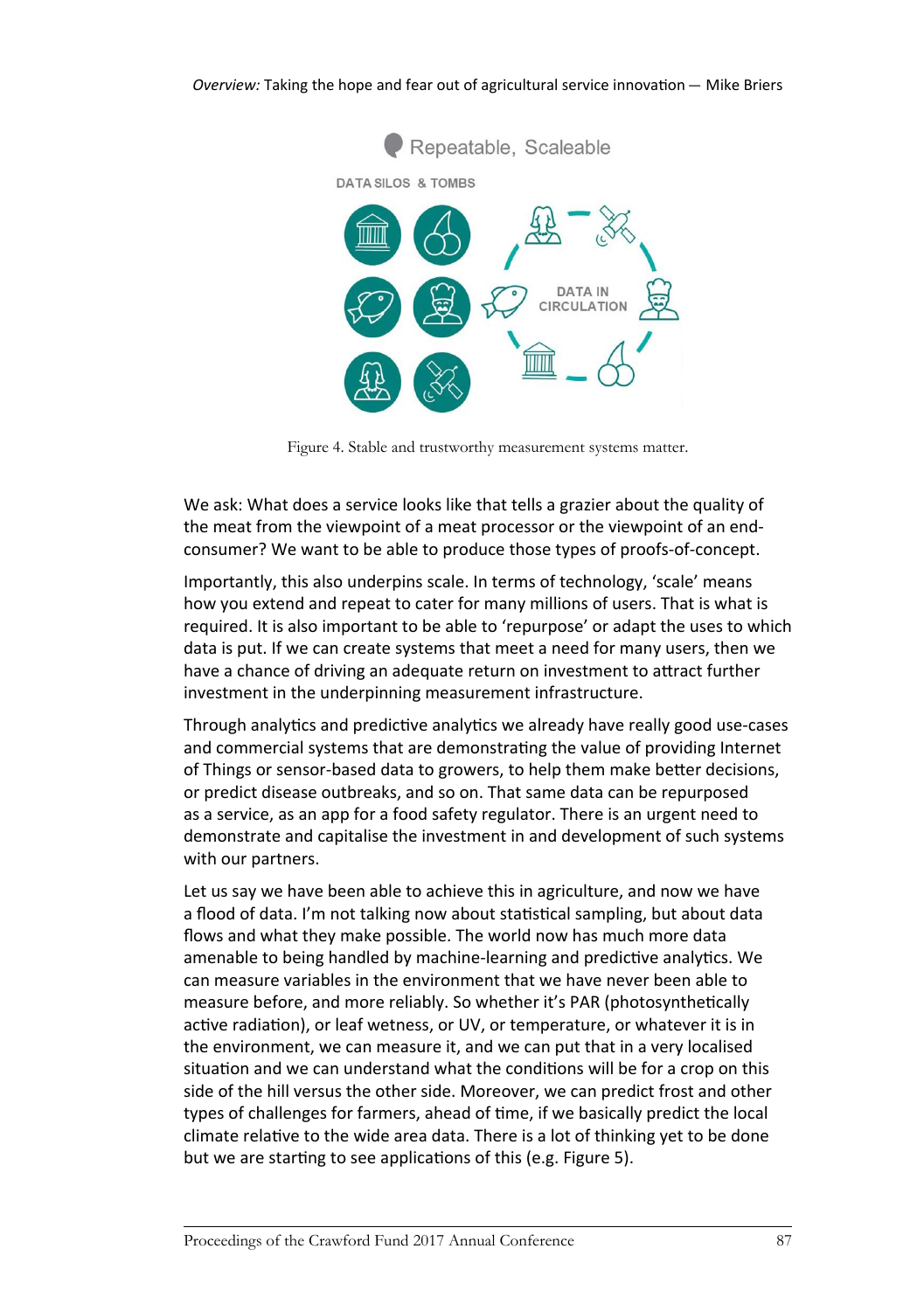

Figure 5. Making agile data science real.

Figure 6 tries to represent the agriculture–digital technology ecosystem. We believe that people sometimes take a very narrow supply-chain view. By contrast, if our CRC is developing one of these systems we would want to know how it is viewed by a producer, a processor, a retailer ... and, importantly, what happens if out of the same data system a farmer wants to provide their data to an insurer or a banker to reduce the cost of their capital and their insurance, in order to prove that they have sustainable practices. That's a different service.

An agronomy provider, an agronomy consultant, for example, can be provided a service with the same information, but perhaps from many farms. Then being able to advise and consult at a distance from the farm becomes more relevant.



Figure 6. Attracting ecosystem investment: repurpose!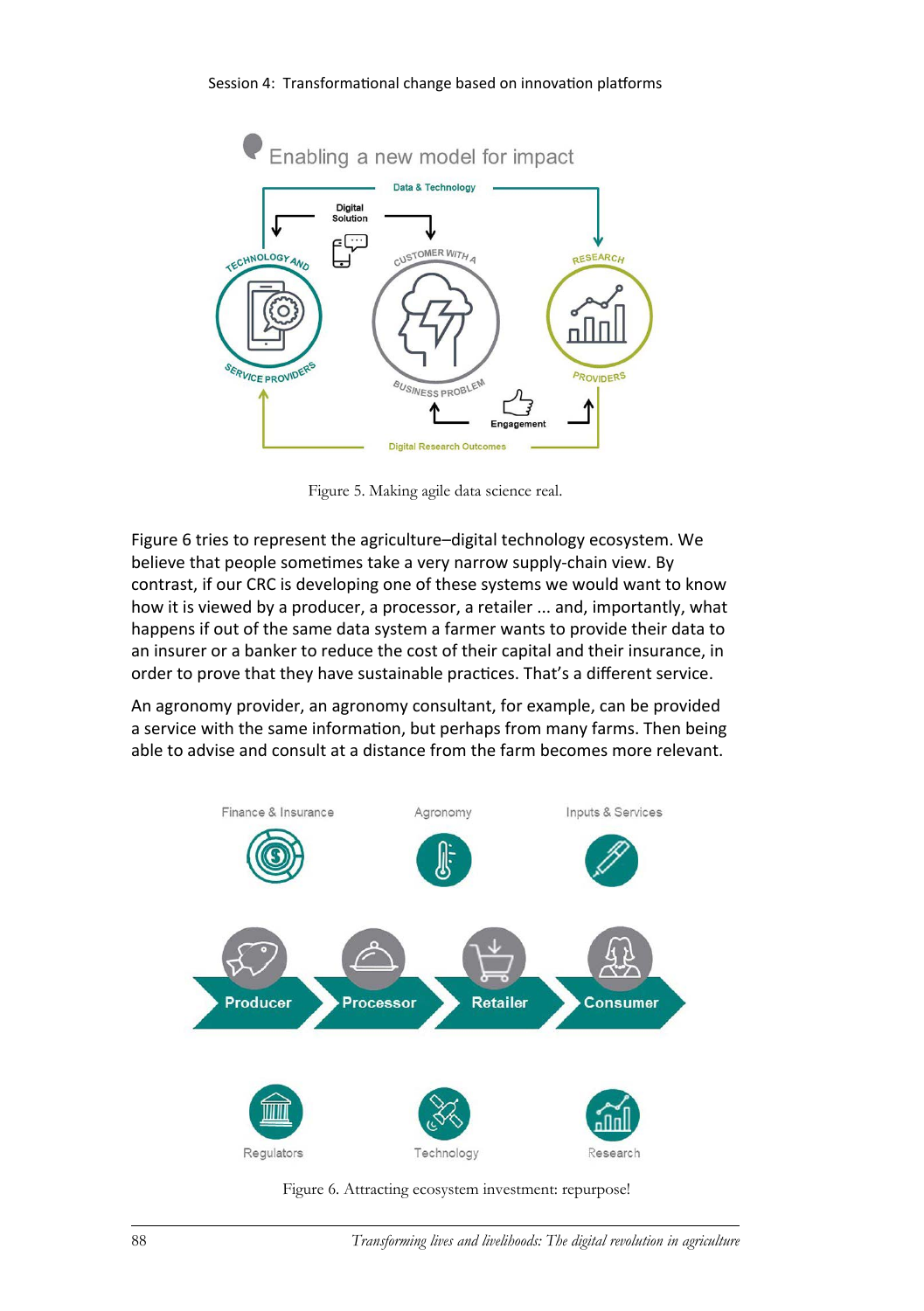Input providers, service providers including agricultural chemical companies and so on, can provide better information, and better more targeted services, to the sector.

Research as a service: what does that look like? We have already discussed today the challenges with data and data privacy and sharing data. But what if we are able to incentivise farmers (who, we think, should maintain control of their data) to share their data with researchers so that the data can then be developed and effectively turned into an algorithm and deployed within days onto an application that a farmer can then use and validate?

The idea is that farmers and technology providers and safety regulators and others can use digital applications that are variations built on one fundamental system, for multiple purposes. Being able to repurpose that system means thinking of it not as a technology but as a service – and then central to a service must be the customer (Figure 5). Whenever I think of service I think of a little triangle: Who was that service for? Are we providing a service to a banker? Are we providing a service to a grower? What are the decisions that we want to support?

## **Overcoming the human barrier to digital adoption**

Lastly I want to speak about deliberate innovation. This is a concept that our CRC is starting to experiment with. It is old things made new. We have borrowed concepts used in software design over many years, and also from what – in the international development world – is called 'participatory design'.

We are saying that a common big challenge is that often people do not frame a problem correctly, and then they build or find a tool that they think is going to provide the solution ... but they have not thought enough. Our approach is, in a very facilitated expert way, to gain a better understanding about the problem that needs to be solved. We do this by bringing together, in the one facilitated workshop, a banker, a regulator, a grower, a researcher, a technologist and so on (Figure 7). This is not an inward-looking focus group of people in the



- digital road mapping
- design led projects
- community challenge events



Figure 7. Deliberate innovation.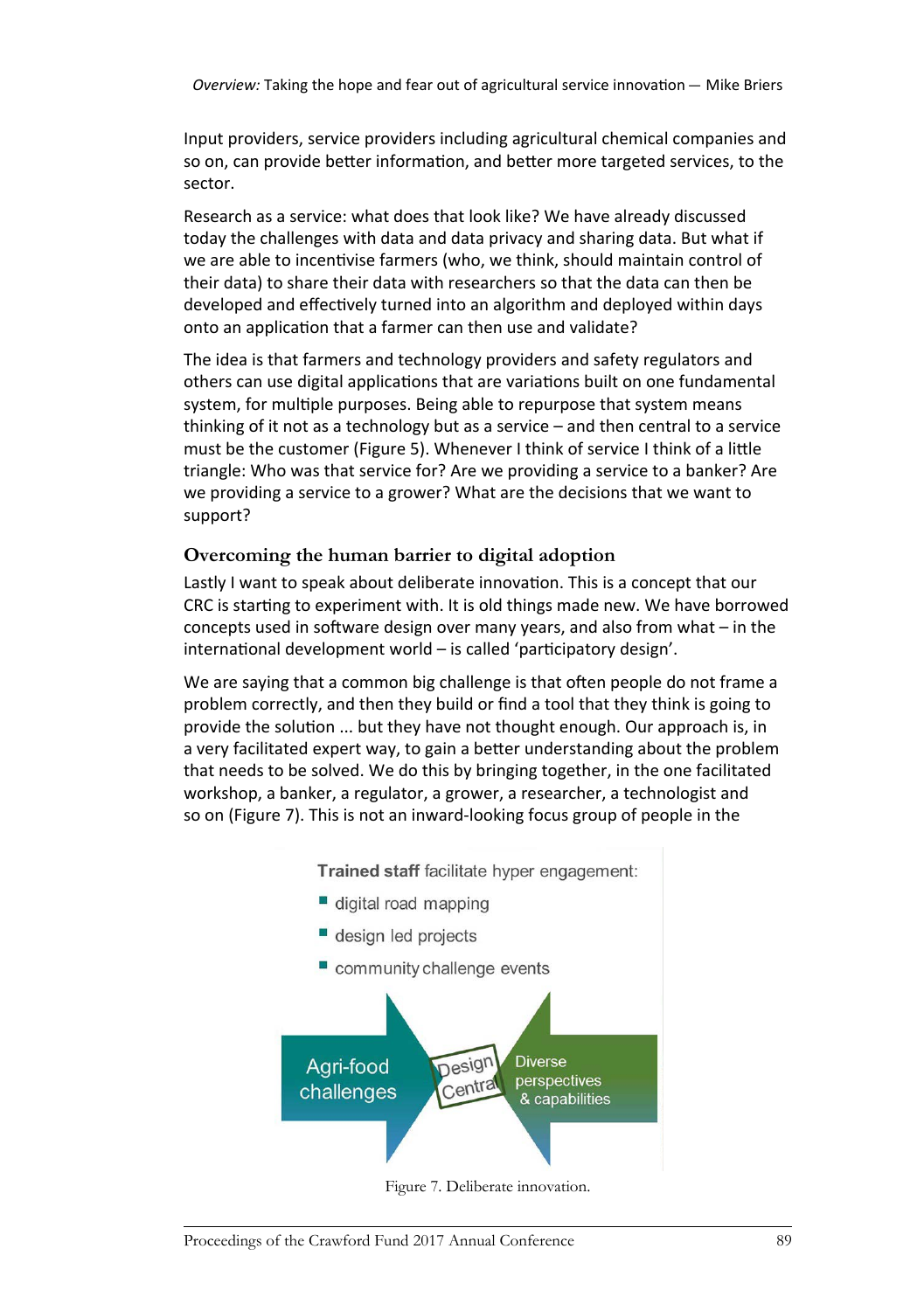#### Session 4: Transformational change based on innovation platforms



Figure 8. Customer/problem discovery and proof.

industry. Instead it is a very external reference. I think this is relatively novel and is something that the industry will benefit from – and it helps me to cross the digital divide I mentioned before, in a very experiential way.

Of course the other pattern to this is not just the framing of the problem and challenge, but also very a human thing about motivation. We've done a number of these workshops with good success, ending with the participants saying, in effect: "We understand the problem; we want to work together; we all have a different interest in this project and once we launch the project in a conventional agile model, we can then iterate it" (Figure 8). Rather than validating this with peers and so on, this is about market validation, and it's very well-known and very well understood.

What we want to do is put these things together, learn from the entrepreneur community and the start-up community, and actually apply it – not in an offhand way in agriculture, but using a professional and systematic approach which recognises the importance of diversity and trying to challenge and challenge and challenge until you intimately understand the problem that you're trying to solve.

To finish, Figure 9 illustrates the example I gave earlier about repurposing data for both growers and regulators. You can look up that use-case (about oystergrowing) if you go to the Yields website (<http://theyield.com/post/barilla-bay>).

I would like to add that I was very inspired by the Sir John Crawford Memorial Address last night and I think that digital agriculture can really underpin that notion of nutrition-sensitive and climate-smart agriculture.